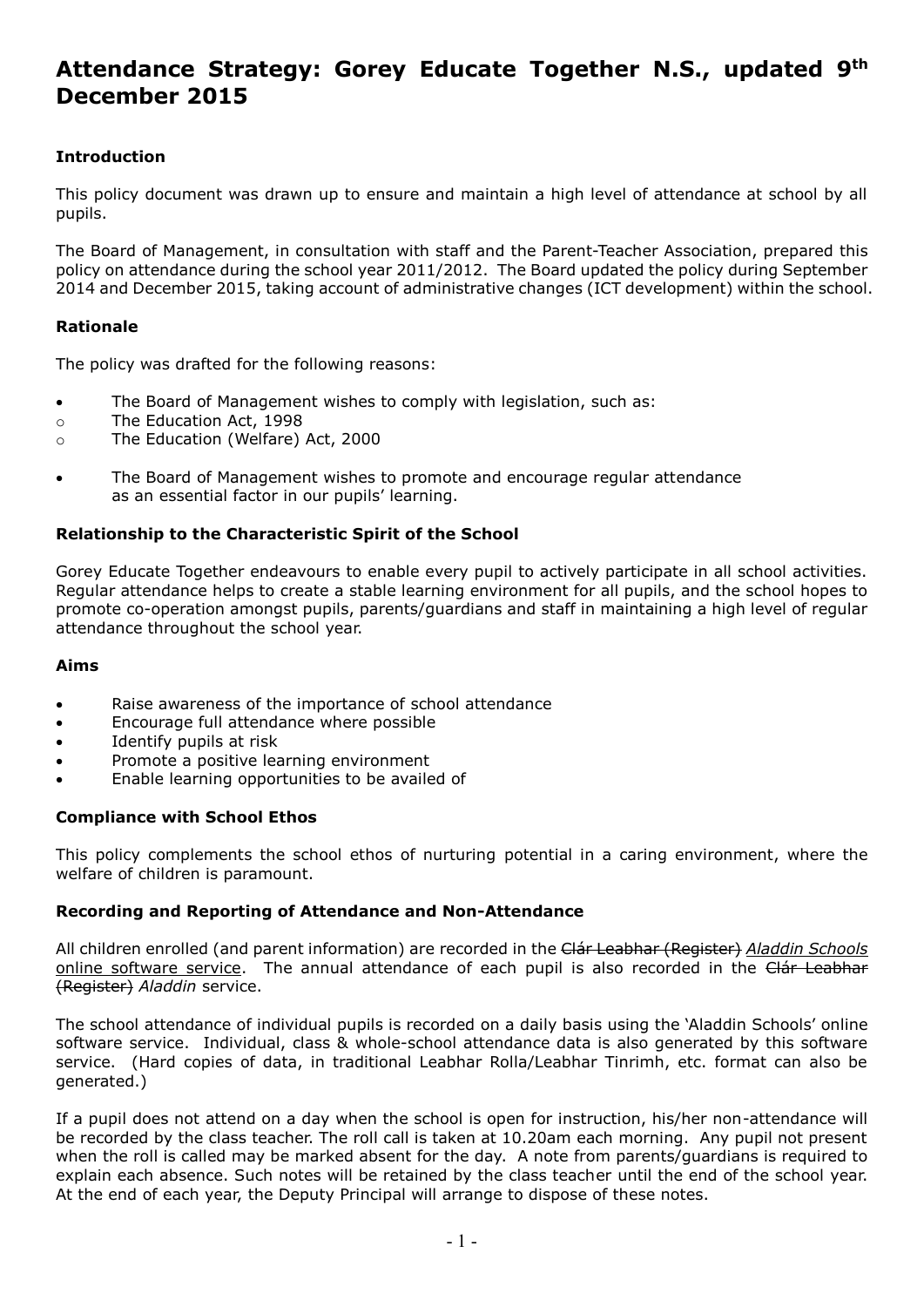Parents/guardians are informed in writing (in their child's end-of-year School Report) of the total number of absences during the school year.

The school calculates the attendance of each child four times a year. (Dates provided by the National Educational Welfare Board (NEWB.))

At these times, parents/guardians of pupils who have missed 15 – 19 days are informed by letter, detailing number of days missed and the fact that the NEWB may be informed of these absences.

Also at these times, parents/guardians of pupils who have missed 20+ days are informed by letter, detailing number of days missed and the fact that the NEWB will be informed of these absences. (The Deputy Principal will also contact parents by phone to see if the school can be of any assistance in enabling the child to attend. Parents will be reminded of the community support services that are listed in the school's Guide for Parents & Guardians, should they need any additional support.)

*Once a child has missed 21+ days, parents will usually receive the following text message from the school for each additional absence: 'Your child has missed \_\_ days of school. This is of concern to us. Contact the Deputy Principal for info or assistance regarding School Attendance.'*

The above letters are updated at each NEWB cut-off date (and if a pupil has missed 3 more days since a previous letter, another letter is sent.)

The school must inform the NEWB where a child has missed 20 or more days in a school year, where attendance is irregular and/or where a child is suspended or expelled.

After submitting the NEWB returns, if there is a concern about a child's serious non-attendance the Deputy Principal will inform the local Educational Welfare Officer. (Usually, where a child has missed 25+ days of school the Deputy Principal will seek the advice of the EWO.)

#### **Roles and Responsibilities**

All members of staff have a responsibility to implement this policy. Class teachers record individual patterns of attendance, and the school's Deputy Principal makes returns to the NEWB.

After submitting the NEWB returns, if there is a concern about a child's serious non-attendance, the Deputy Principal will contact the local Educational Welfare Officer regarding this attendance. If a child's non-attendance is thought to be linked to Child Protection issues, the Designated Liaison Person will be informed and the school's Child Protection Policy will be implemented.

# **Whole School Strategies to Promote Attendance**

Gorey Educate Together NS endeavours to create a safe, welcoming environment for our pupils and their parents/guardians. Parents/guardians are consulted in drafting and reviewing policies, with the aim of promoting a high-level of co-operation amongst the school community. The teaching staff collaborates in the planning and implementation of the Primary School Curriculum, so as to provide a stimulating learning environment for all pupils.

New entrants and their parents/guardians are invited to engage in an induction process, through which the school's policies and procedures in relation to attendance are explained. There is a focus on the value of regular attendance and on the importance of developing good attendance habits from Junior Infants onwards.

School Strategies

#### A) Communication with Parents

The school circulates the NEWB information booklet "*Don't Let Your Child Miss Out"* to all new parents during an induction meeting. The school also informs all parents of the implications of non-attendance as per the *Education Welfare Act 2000*. (This information is disseminated at least once a year in a school newsletter.) Specific reference is made to the consequences of long absences on children's progress in language acquisition and general academic progress, and also to the fact that children can become unsettled and find it difficult to readapt to their class situation after a long absence.